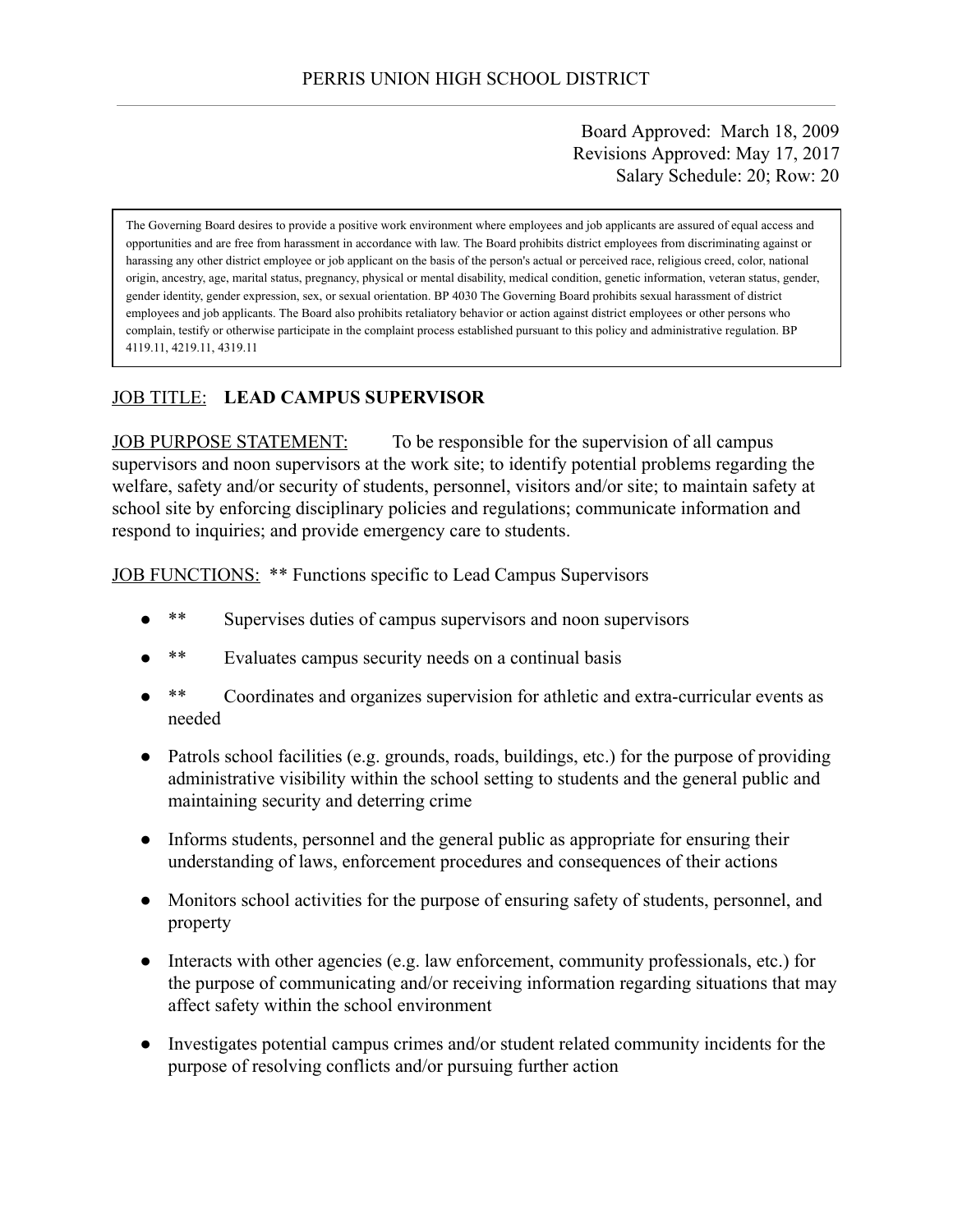# JOB TITLE: **LEAD CAMPUS SUPERVISOR** Page 2 of 3

#### JOB FUNCTIONS – continued

- Apprehends individuals suspected of engaging in illegal activities for the purpose of holding for law enforcement personnel
- Responds to potential emergencies (e.g. alarm calls, bomb threats, fights, etc.) for the purpose of ensuring safety of students, personnel and property
- Prepares documentation for the purpose of providing written support and/or conveying information
- Secures buildings and other areas requiring security
- Monitors students in classroom if needed
- Administers first aid for the purpose of providing emergency care
- Participates in regular school site safety inspections
- Knows adolescent behavior and variations
- Develops effective relationships
- Intervenes in emergency or potentially critical situations
- Diffuses potentially volatile situations
- Communicates effectively with persons of varied educational and cultural backgrounds
- Documents accurately
- Follows written and oral direction
- Enforces school policies and procedures
- Knows harassment issues
- May be exposed to bodily fluids
- Performs related duties as assigned or needed

# PHYSICAL ABILITIES:

- Visual ability to read handwritten/typed documents and instructions and observe accurately from a distance
- Able to conduct verbal conversation in English